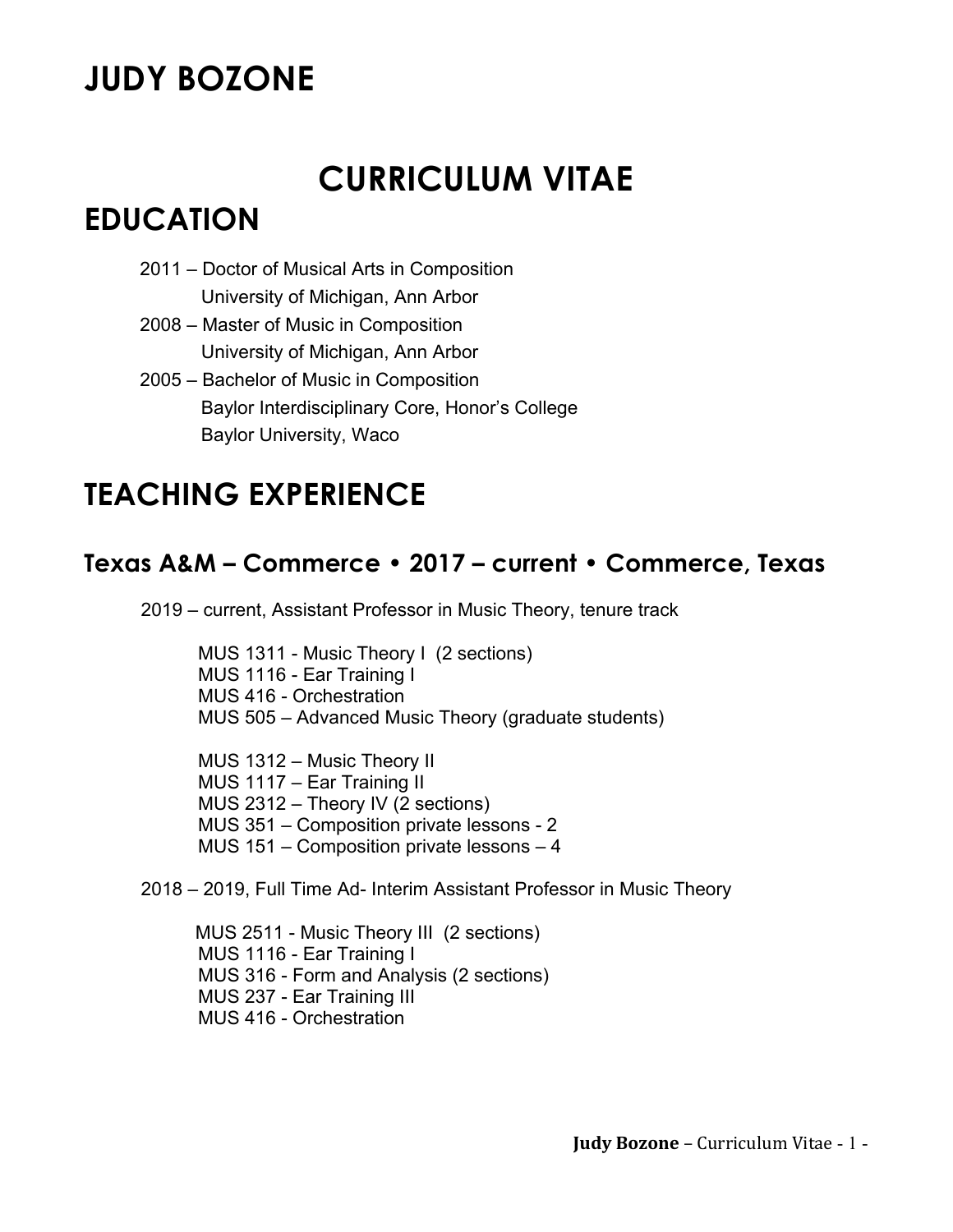2017-2018, Lecturer in Music Theory, Lecturer

MUS 1311 - Music Theory I (2 sections) MUS 1116 - Ear Training I MUS 125 - Music Theory II (2 sections) MUS 127 - Ear Training II

## **Stephan F. Austin State University • 2017 – 2018 • Nacadoches, Texas**

2017-2019, Lecturer in Music Composition, Lecturer

Private Composition Students, Online study – 6 undergraduate, 5 graduate

### **Mahidol University • 2013 – 2017 • Bangkok, Thailand**

2016-2017, Chair of Music Theory and Composition Department, Lecturer

 $MSCY$  313 Music in the 20<sup>th</sup> Century MSTC 510 Music Theory Pedagogy MSTC 509 Literature Readings in Music Theory MSTC 471 Electronic Composition MSTC 508 Electronic Compositional Design MSTC 251 Music Theory III Contemporary Ensemble Private Composition Students – 4 undergraduate, 2 graduate

2015 – 2016, Chair of Music Theory and Composition Department, Lecturer

MSTC 502 Principles of Western Form and Analysis MSTC 508 Electronic Compositional Design MSTC 434 Electronic Composition I MSTC 151 Music Theory I Contemporary Ensemble Private Composition Students – 6 undergraduate, 2 graduate

### 2014 – 2015, Lecturer

MSTC 622 Seminar in Music Theory MSTC 509 Literature Readings in Music Theory MSTC 502 Principles of Western Form and Analysis MSTC 255 Orchestration I Electronic Composition Workshop (not – for – credit)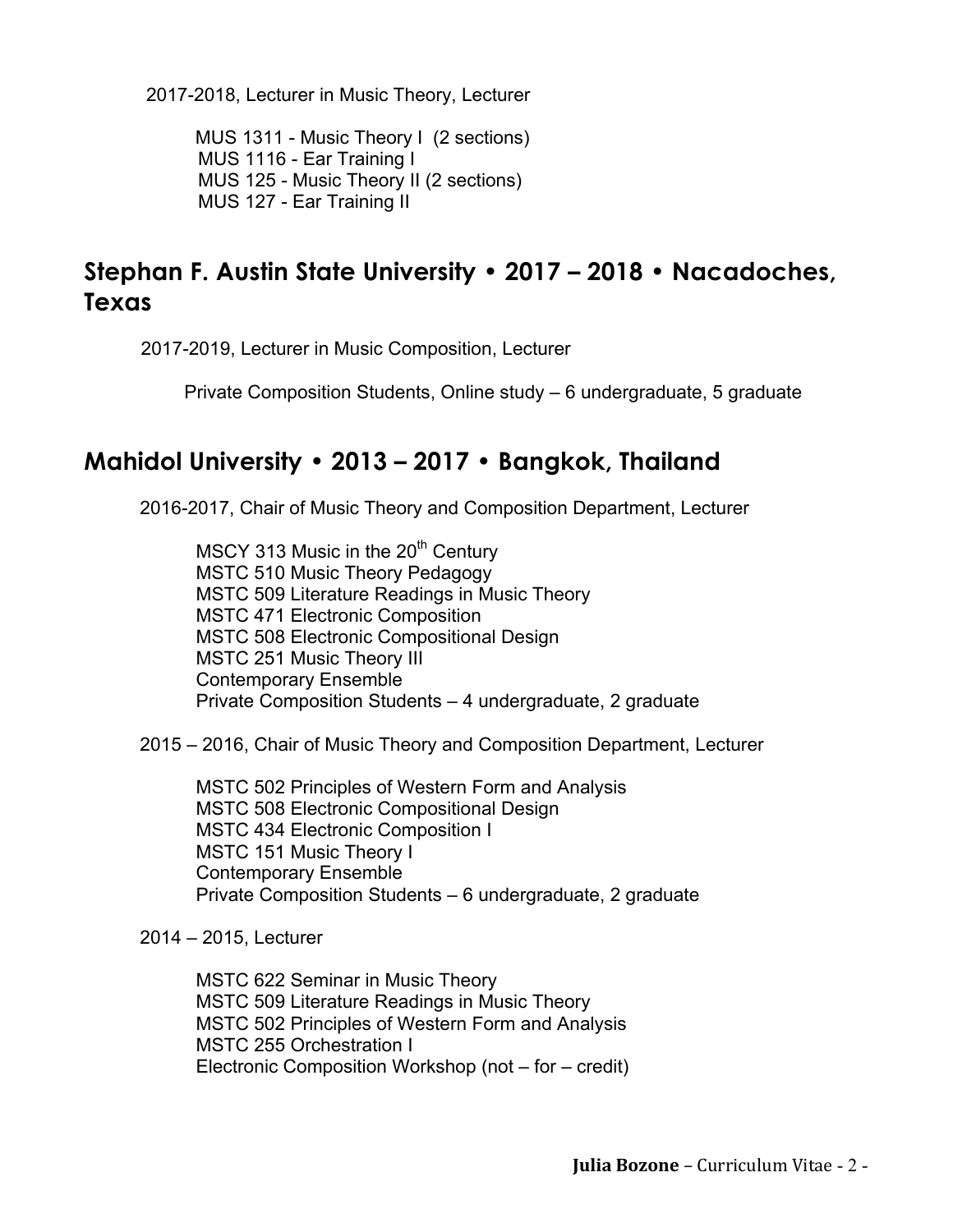Contemporary Ensemble Composition Seminar Private Composition Students – 8 undergraduate, 2 graduate

2013 – 2014, Lecturer

MSTC 618 Advanced Orchestration MSTC 508 Electronic Compositional Design MSTC 502 Principles of Western Form and Analysis MSTC 434 Electronic Composition I MSTC 312 Form and Analysis MSTC 214 Advanced Orchestration Private Composition Students – 5 undergraduate, 1 graduate

### **Private Studio • 2011-2013 • Ann Arbor Area**

2012 - Video art and Installation critic, University of Michigan, School of Art & Design

### **University of Michigan • 2008 – 2011 • Ann Arbor, Michigan**

2010 – 2011, Graduate Student Instructor (with Bright Sheng and Paul Schoenfield)

COMP 412 Composition for Music Majors COMP 413 Composition for Music Majors

2009 – 2010, Graduate Student Instructor (with Kristin Kuster)

COMP 412 Composition for Music Majors COMP 413 Composition for Music Majors

2008 – 2009, Graduate Student Instructor (with Erik Santos and Evan Chambers)

COMP 516 Seminar in Electronic Music COMP 515 Introduction to Electronic Music

# **PRIMARY TEACHERS IN COMPOSITION**

Michael Daugherty Evan Chambers Scott McAllister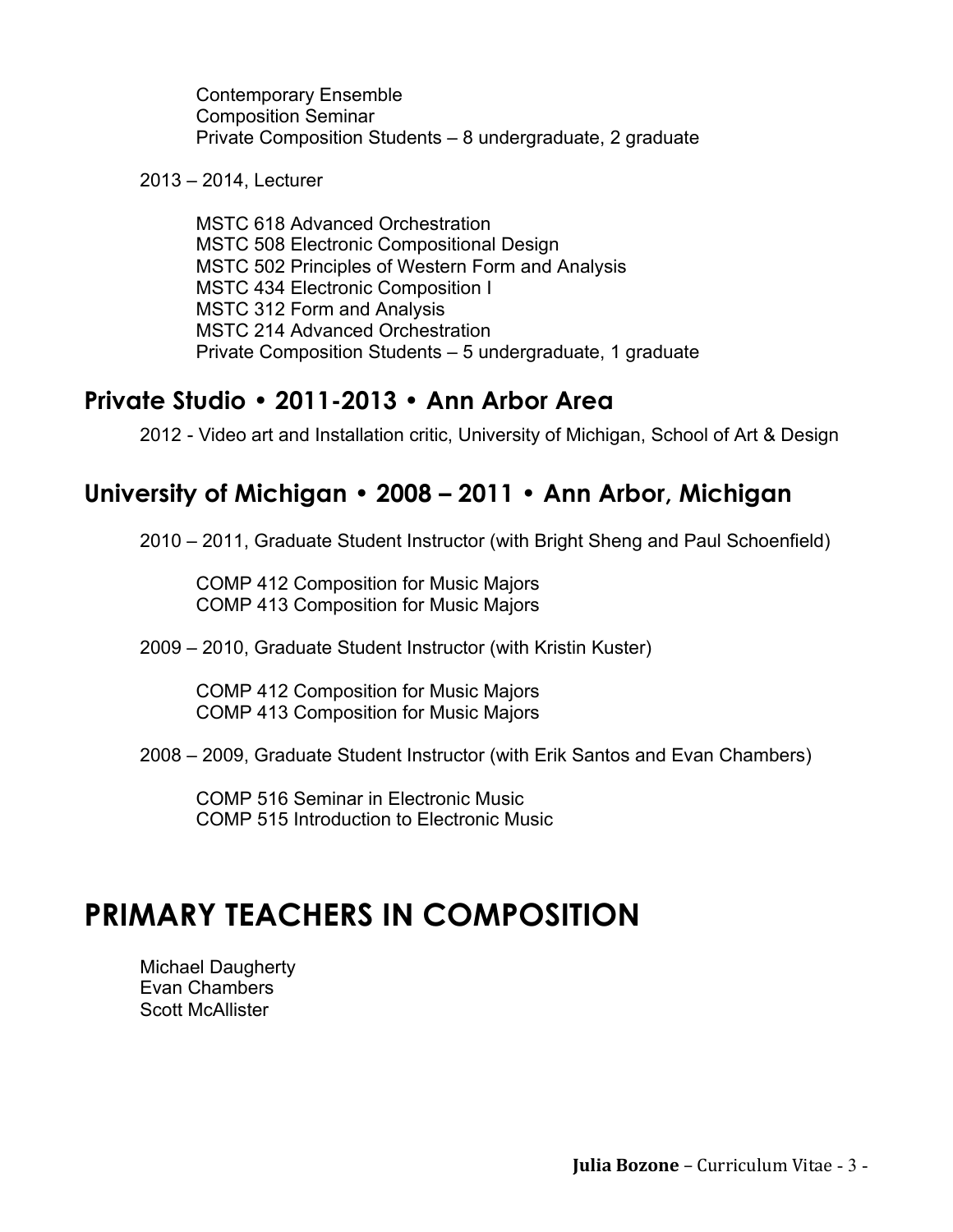# **ADDITIONAL STUDIES**

### **Fellowships**

2013– Minnesota Orchestra Composers Institute with Kevin Puts

- 2007 Aspen Music Festival and School with Sydney Hodkinson and George Tsontakis
- 2006 Bang on A Can

with David Lang, Michael Gordon, Julia Wolfe and Meredith Monk

### **Masterclass**

- 2011 Ethel String Quartet, reading of my work, *Corners* for String Quartet
- 2011 Julia Wolfe, private lesson on my work *Seasons of A Tourist*
- 2009 Evelynn Glennie coaches new works for percussion, my work: *Battery*
- 2008, 2007 Midwest Composer's Symposium, my works performed
- 2006 David Lang, private lesson on my work *Portraits and Still Lifes*
- 2005 David Del Tredici, private lesson

### **Honors and Awards**

- 2020 Faculty Senate Classroom teaching award, nominee
- 2019 Finalist, Elaine Liebenbom Orchestra Competition
- 2017 Minnesota Orchestra Composers Institute
- 2013 Fresh Inc, Invitation
- 2012 Atlantic Music Festival, Invitation
- 2011 Nominee, American Academy of Arts and Letters Award in Composition
- 2008 University of Michigan Rackham Graduate School Regents Fellowship
- 2008 University of Michigan Graduate Student Instructorship
- 2007 Robert and Susan Schumann Fellowship, Aspen Music Festival
- 2006 Fellowship, Bang on A Can Summer Music Festival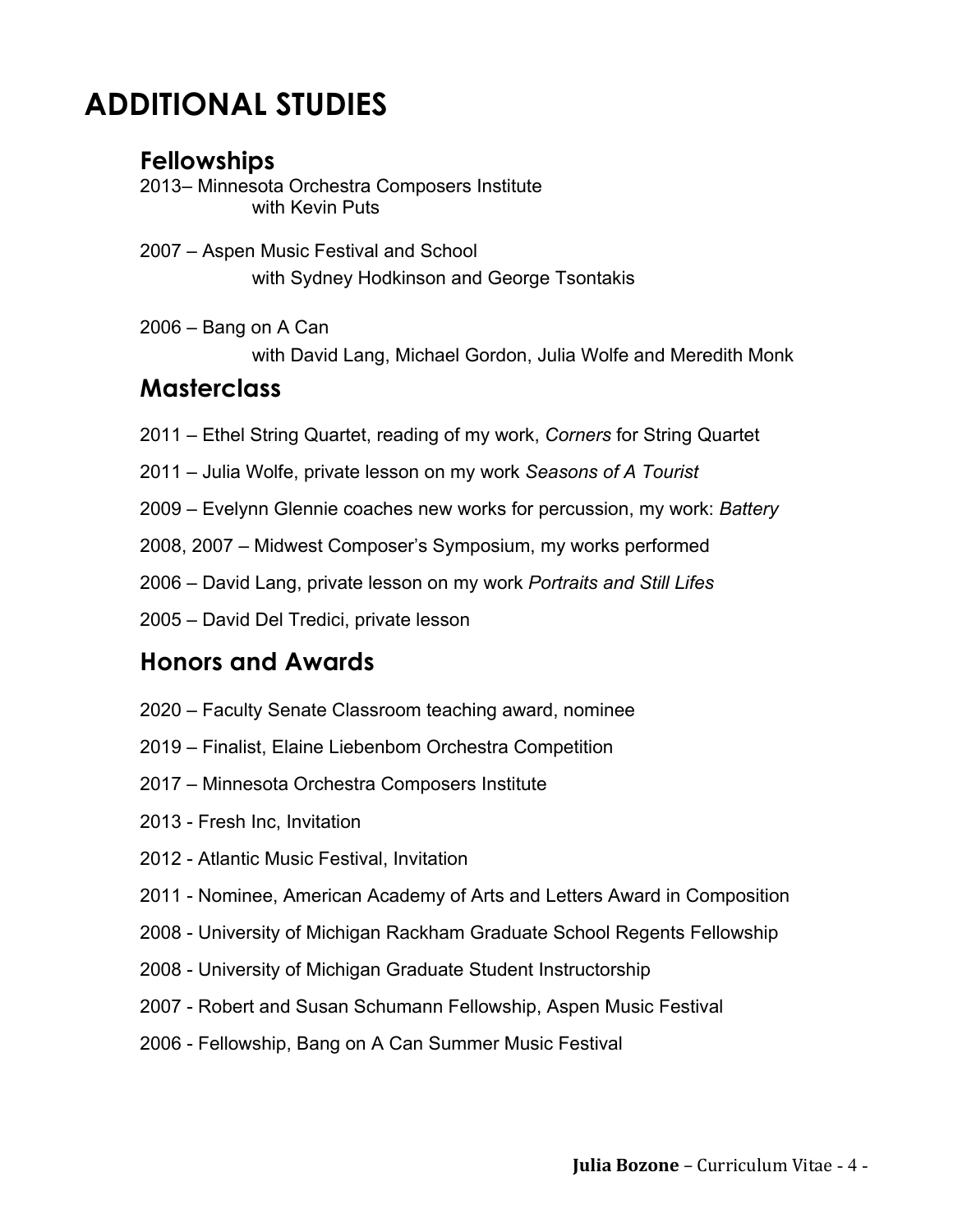# **RECENT PERFORMANCES**

- *Rise Up,* Arkansas Tech University*.* Russellville, AK (11/23/2019) Daniel Balognia, conductor.
- *Spilled Orange,* Oklahoma City University. Oklahoma City, OK. (11/7/2019) Matthew Mailman, conductor.
- *Rise Up,* commissioned by James Ripley and the Carthage College Wind Orchestra in celebration of 150 years of women at Carthage College. (10/12/2019) James Ripley, conductor.
- *Spilled Orange,* University of North Carolina Greensboro. Greensboro, NC (10/6/2019) Johanthan Caldwell, conductor.
- *Moonshot* for Albany Symphony*,* American Music Festival. Albany, New York (6/1/2019) David Allan Miller, conductor.
- *Chamber Music Concert,* Columbus State University, Georgia (10/18)
- *Spilled Orange* for Symphony Band, conducted by Michael Haithcock. Ann Arbor, MI (9/28/18)
- *Portraits and Still Lives,* St. George Cathedral*,* New York City (2/3/18)
- *Lavender Moon* for Orchestra, Commissioned by the Thailand Philharmonic Orchestra Prince Mahidol Hall, Bangkok, Thailand (3/3/17 and 3/4/17)
- *Spilled Orange* for Orchestra, Minnesota Orchestra Composers Institute, USA (2/17)
- *Beam 1&2* for viola and percussion, International Viola Conference, Italy (10/16)
- *The Seasons of A Tourist,* ASEAN Music Week, GuangXi University, Nanning, China (6/16)
- *The Man and the Whale,* ASEAN Music Week, GuangXi University, Nanning, China (6/16)
- *Spilled Orange* for Orchestra, University Northern Colorado Symphony, Greeley, CO (9/5/15)
- *Paper Flowers*, for harp and vibraphone, Bangkok, Thailand (8/20/15)
- *Spilled Orange* for Orchestra, Commissioned by the Thailand Philharmonic Orchestra Prince Mahidol Hall, Bangkok, Thailand (6/9/15 and 6/10/15)
- *Beam 1 & 2* for viola and percussion, Bangkok, Thailand (1/15/15)
- *Vertical Horizon(tal),* for video installation and electronic playback, Slusser Gallery, Ann Arbor, MI (2/8/14) Collaboration with Cynthia Pachikara, visual artist. Gallery Show entitled *Lines and Pictures.*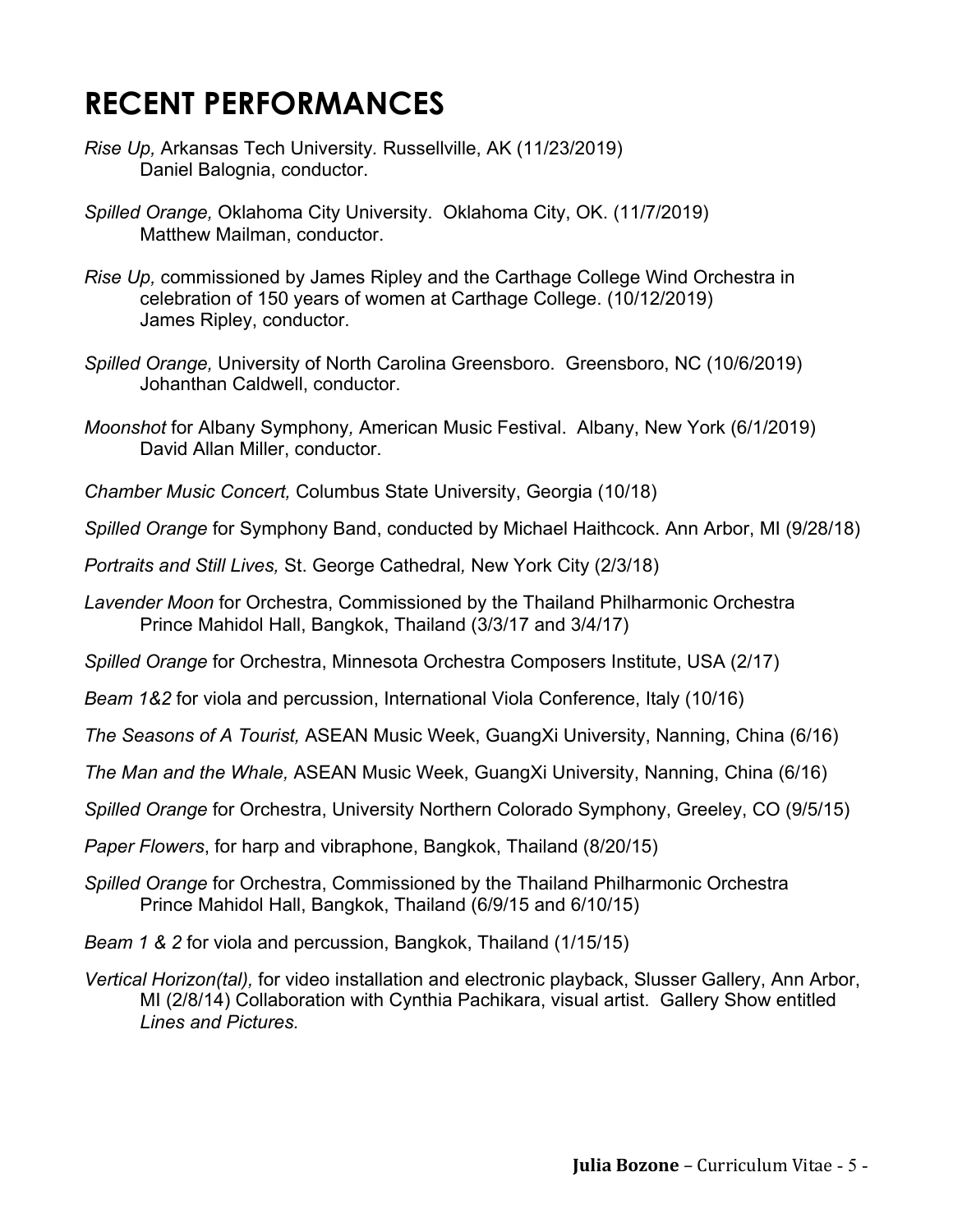- *Passenger,* for two bass clarinets, percussion and piano with video playback. Thailand International Composition Festival (6/10/14)
- *Love in Long Island*, a poetic cycle for narrator, flute, clarinet, percussion, piano, violin and cello with video playback. Bangkok, Thailand (1/28/14)
- *Portraits and Still Lives*, for solo piano, broadcast on WQXR Hammered! Radio Show, New York, NY (12/9/13) Hosted by David Friend.
- *The Man and The Whale*, for clarinet and piano, Thailand International Composition Festival, Bangkok, Thailand (6/15/13)
- *The Man and The Whale*, for clarinet and piano, 'House Music' in Old East Dallas, Dallas, TX (2/9/2013)
- *The Seasons of A Tourist,* for Chamber Winds, Percussion and Piano with video playback. Ann Arbor, MI (4/16/11)

# **RECENT LECTURES**

- 2019 Oklahoma City, Composer Residency. Oklahoma City, OK
- 2018 Women in Music, Texas A&M University Commerce, Commerce, TX
- 2017 Pre Concert talk, Minnesota Orchestra, Minneapolis, Minnesota
- 2017 Pre-Concert talk, Thailand Philharmonic Orchestra, Bangkok, Thailand
- 2015 Lecture on my Music and "Creating a Musical Culture". Baylor University. Waco, TX
- 2015 Pre-concert talk, Thailand Philharmonic Orchestra. Bangkok, Thailand
- 2012 Panel of Artists, video installation, University of Michigan. Ann Arbor, MI

# **RECENT ARTICLES**

Four New Music Box Articles. New Music Box (March 2017)

- 1. *Follow the Music*
- 2. *Making Music in Thailand*
- 3. *Music at the Root of Language*
- 4. *Experiencing Influences*

https://nmbx.newmusicusa.org/author/judy-bozone/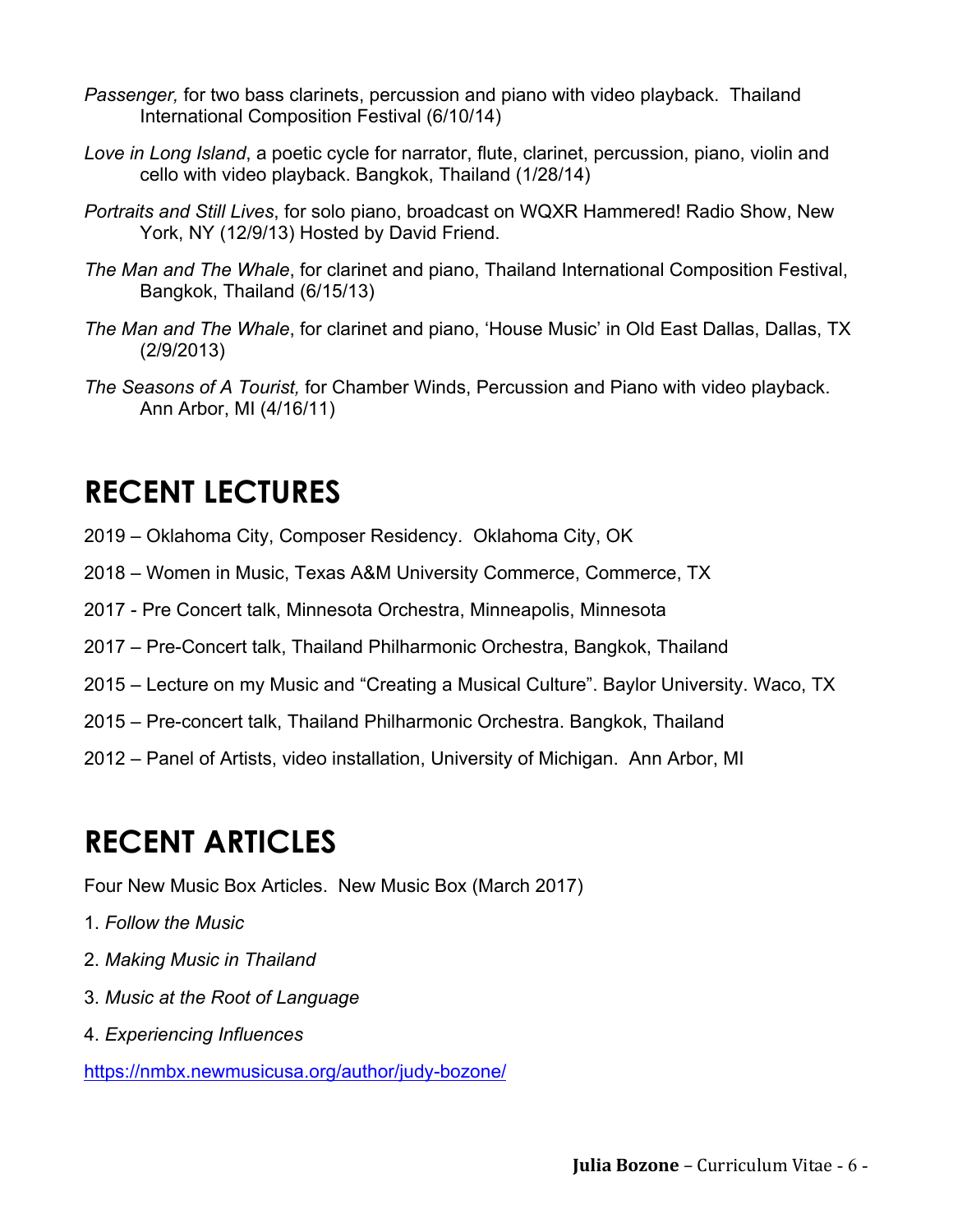*Thailand International Composition Festival 2015.* Music Journal (July, 2015)

*Between the Bars: Ken Ueno*. Music Journal, (July, 2014)

- *Who Invented the Twelve-tone Technique, Part I.* Music Journal, (November, 2014) Julia Bozone and Valeriy Rizaev.
- *Who Invented the Twelve-tone Technique, Part II*. Music Journal, (December, 2014) Julia Bozone and Valeriy Rizaev.

## **SOFTWARE PROFICENCIES**

Sibelius, ProTools, Final Cut, Logic

## **SERVICE**

2017 – 2020

Assistant Professor in Music Theory, Texas A&M University – Commerce

Graduate Summer Theory Program, 2018

Teach graduate students music theory during summer term. Participate in their comprehensive exam and exam defense.

- Graduate Comprehensive Exams Committee member, 2018-2020 Create content for theory portion of exam, participate in graduate exam defense.
- Honors Thesis Advisor for undergraduate students 1, Danielle Irey

Theory Semester plan – creator

Create course guidelines for use by those interested, Theory II & IV 2020. Utilize D2L for streamlined access to content.

Private composition lessons for interested students (2018-2019) We have a strong interest from students to study composition, this is now a course students can register for, I taught lessons to help build interest in future registration in composition as a course offering.

Facilities Committee – 2019-2020

Young Composer's Award, 2018 Adjudicate compositions of young composers age 5 – 18.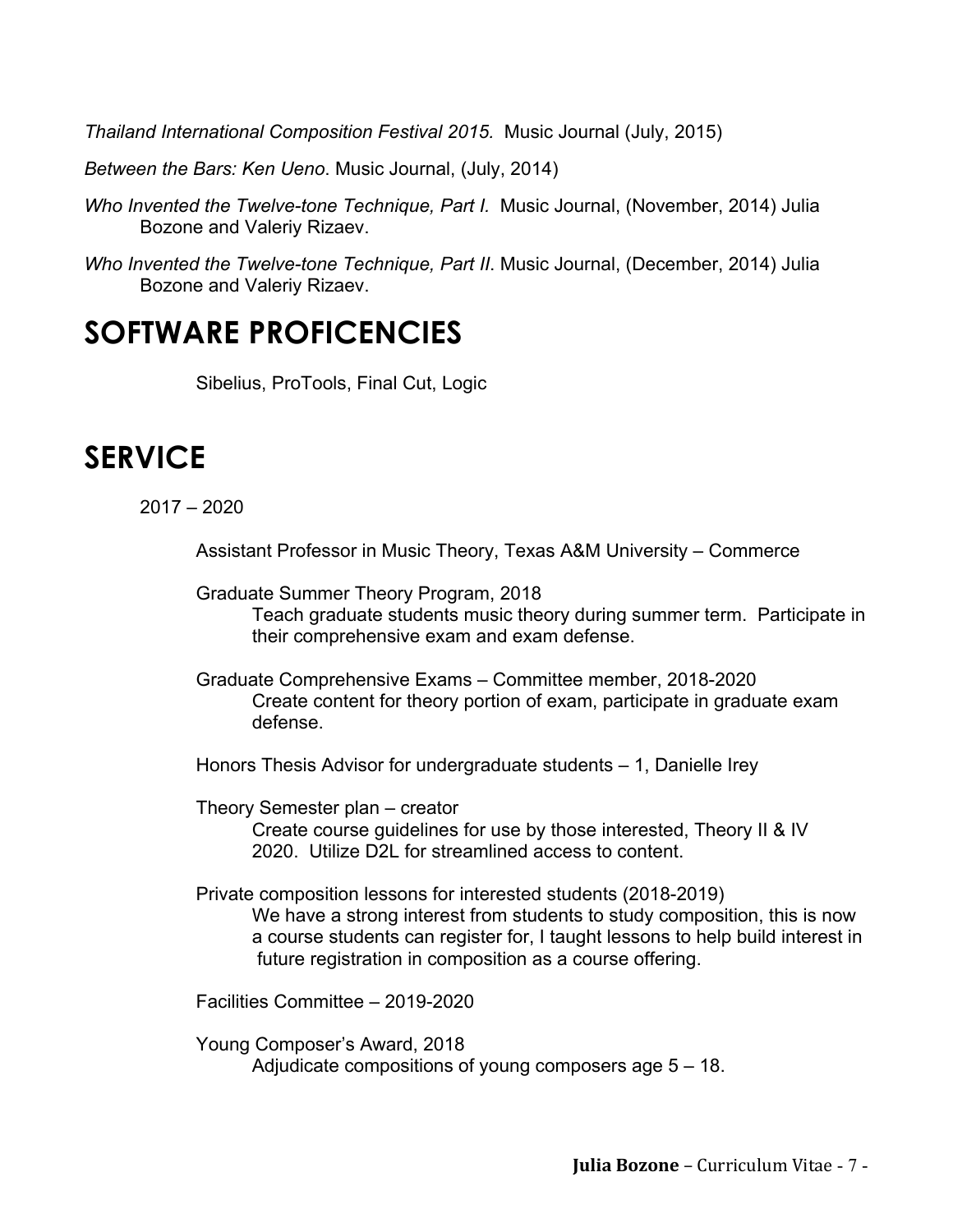Department Chair, Music Theory and Composition

PhD Committee – Mahidol College of Music Young Thai Artsist Award, Project Manager Organize and Oversee Contest details and adjudicators 2016 – Chamber Music for String Ensemble Thailand International Composition Festival – help organize Guest Composers: John COrigliano, Mark Adamo, Aaron Jay Kernis, Eric Alexander and Paul Dooley GuangXi Arts University ASEAN New Music Week, Nanning China Participant – promote and develop music in Asia region (two works performed)

Graduate Committee Member (oral exams) – 3 students Doctoral Dissertation Advisor – 2 students Masters Thesis Advisor – 1 student

#### 2015 – 2016

Department Chair, Music Theory and Composition

Young Thai Artist Award, Project Manager

Organize and Oversee Contest details and adjudicators

TIME Exam (Thailand International Music Exam), Creator and Committee Leader

• Sight Reading and Dictation (Grades 1 – 12)

• Music Theory (Grades 1 – 12)

The TIME Exam is the National Exam in Thailand. Students must pass to be allowed admission in Thailand to study music at the University Level. These Exams are taken throughout the country and its materials are also used at non-university schools.

Thailand International Composition Festival, Help Organize

Guest Composers: Tania León, Zhou Long, Mathew Rosenblum and Zhong Juncheng

Set Trade Competition, Adjudicator

Graduate Committee Member (Oral Exam) – 3 committees

Doctoral Dissertation Advisor and Chair of Committee – 2 Students

Undergraduate Student Advisor – 6 students

### 2014 – 2015

Department Secretary, Music Theory and Composition Electronic Music Workshop, Instructor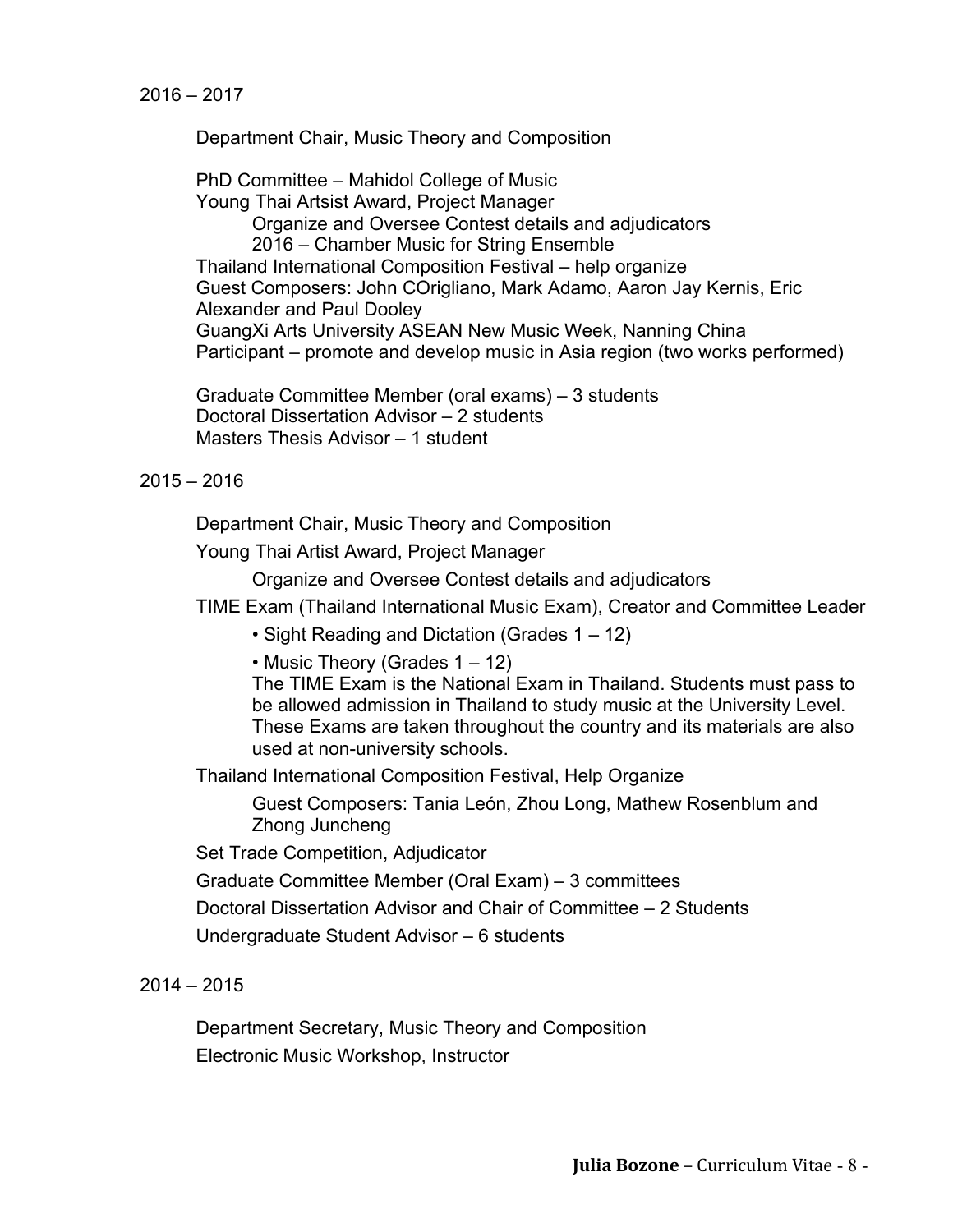after-class / not-for-credit course for anyone interested in learning extra about Electronic Music. (15 students participated in this course) Thailand International Composition Festival, Help Organize Guest Composers: Augusta Reed Thomas, Bernard Rans, Ken Ueno and Federico Garcia Young Thai Artist Award, Adjudicator (Final Round) Graduate Committee Member (Oral Exam) – 1 committee Master's Thesis Advisor Analysis of Toshio Hosokawa: Lotus Under the Moonlight Undergraduate Student Advisor - 8 students 2013 – 2014

## Department Secretary, Music Theory and Composition Thailand International Composition Festival, Help Organize Guest Composers: Bright Sheng, Zhou Long, Chinary Ung and Chen Yi Young Thai Artist Award, Adjudicator (Round 1) Undergraduate Student Advisor – 5 students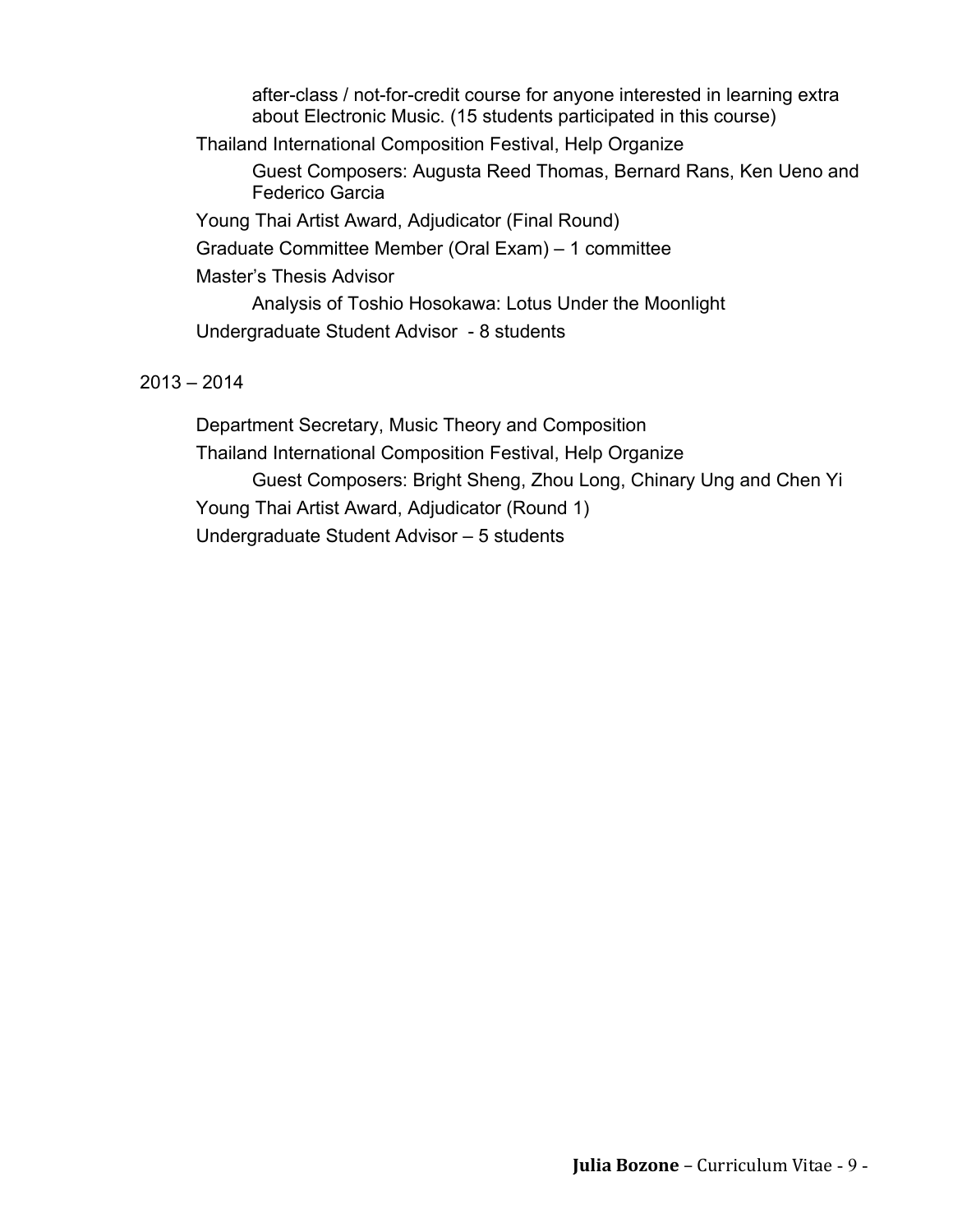# **LIST OF WORKS**

## **Orchestra**

*Moonshot* (2019) Duration: 10:00 Commissioned by Albany Symphony, American Music Festival

*Lavender Moon* (2017) Duration: 7:00 (2222 4331 T+3 Hp. Str.) Commissioned by the Thailand Philharmonic Orchestra

*Spilled Orange* (2016) Duration: 9:00 (3333 4331 T+3 Hp. Str.) Revised for the Minnesota Orchestra

*Spilled Orange* (2015) Duration: 9:00 (2222 4331 T+3 Hp. Str.) Commissioned by the Thailand Philharmonic Orchestra

*Brushstrokes: Conversations Between Picasso and Matisse* (2008) Duration: 10:00 (2222 4331 T+3 Hp. Str.)

## **Wind Symphony**

*Rise Up* (2019) Duration: 4:00 Commissioned by James Ripley and the Carthage University Wind Orchestra

*Spilled Orange* (2018) Duration: 9:00 Commissioned by Michael Haithcock and the University of Michigan

*The Seasons of A Tourist* (2011) Duration: 20:00 (2222 1111 2perc. pno. cb)

## **Chamber**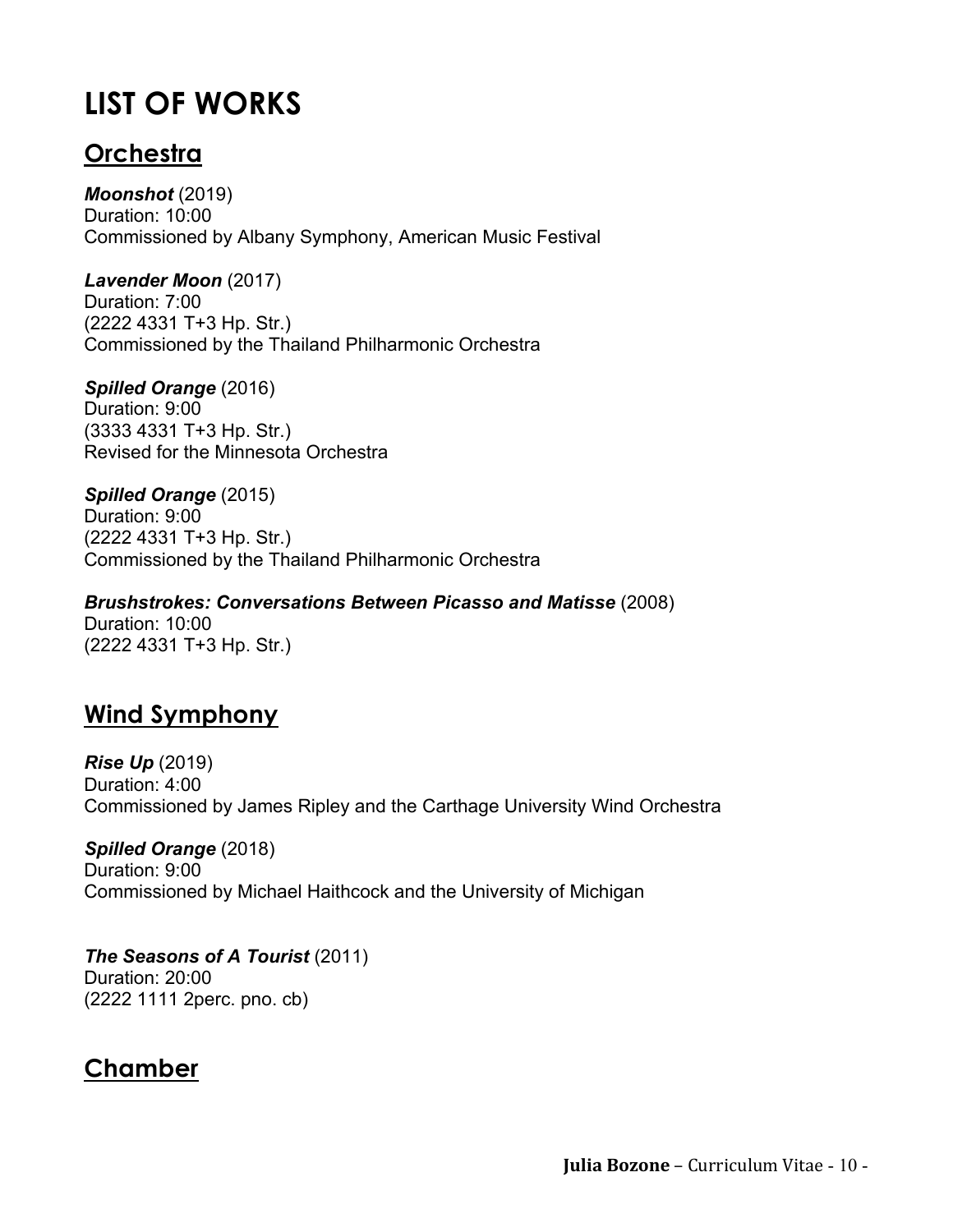*Paper Flowers* (2015) For Harp and Vibraphone Duration 6:30

*Beams* (2014) For viola and vibraphone Duration: 6:00 *Passenger* (2014) For two bass clarinets, piano and percussion Duration: 8:00

#### *Love in Long Island* (2013)

For narrator, flute, Bb clarinet, piano, percussion, violin and cello with video playback Duration: 18:00

#### *Corners* (2010)

For String Quartet Duration 12:00

#### *Levitations Above Our Scrapbook* (2008)

For flute, clarinet, marimba, piano, violin, viola and cello Commissioned by the Aspen Contemporary Ensemble

*Battery* (2005 rev. 2008) For six bass drums and snare Duration 5:00

#### *The Art of Disappearing* (2006)

For flute, clarinet, electric guitar, piano, violin and cello Duration 8:30 Commissioned by the Bang on A Can Summer Festival

*The Man and the Whale* (2006) For clarinet and piano Duration: 6:00

*Portraits and Still Lifes* (2006) For solo piano Duration: 15:00

### **Electronic Music and Video Work**

*January 8th* (2016) For Electronic Playback Duration: 20:00